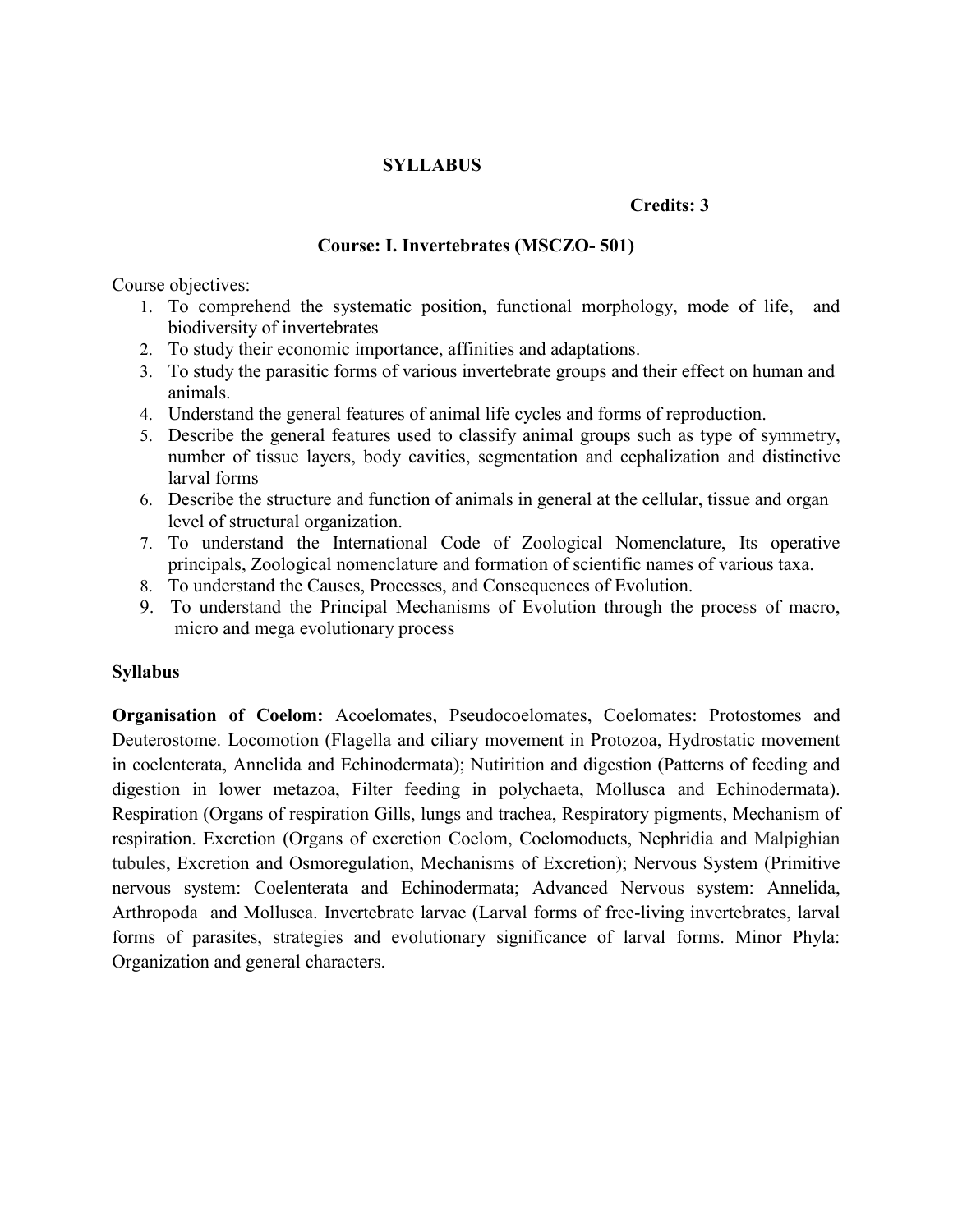# **UNIT SCHEDULE**

# **Invertebrates**

# **Block I:**

**Unit 1:** Organization of coelom **Unit 2:** Locomotion **Unit 3:** Nutrition and Digestion **Unit 4:** Respiration

# **Block II:**

**Unit 5:** Excretion **Unit 6:** Nervous System **Unit 7:** Invertebrate larvae **Unit 8:** Minor Phyla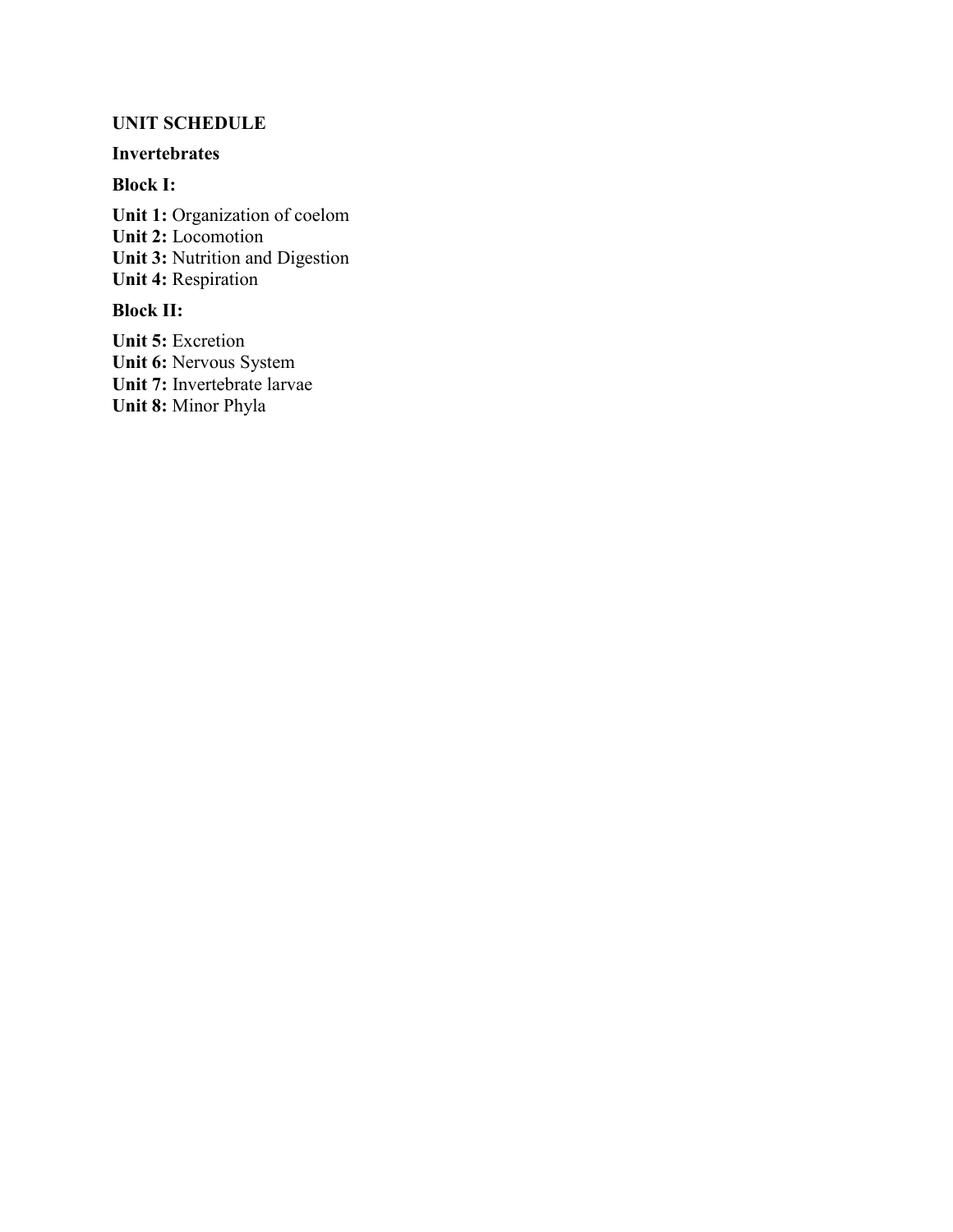# SOS/MSCZO/501 Invertebrates M.Sc. Zoology 1<sup>st</sup> Sem.

# **Course I: Invertebrates (MSCZO- 501)**

## **UNIT WISE CONTENTS (MSCZO- 501)**

**Unit 1:** Organization of Coelom

- 1.1 Objectives
- 1.2 Introduction
- 1.3 Acoelomates
- 1.4 Pseudocoelomates
- 1.5 Coelomates
- 1.6 Protostomia
- 1.7 Deuterostomia
- 1.8 Summary
- 1.9 Terminal Questions and Answers

**Unit 2:** Locomotion

- 2.1 Objectives
- 2.2 Introduction
- 2.3 Flagella and Ciliary movement in Protozoa
- 2.4 Hydrostatic movement
- 2.4.1 Coelentrata
- 2.4.2 Annelida
- 2.4.3 Echinodermata
- 2.5 Summary
- 2.6 Terminal Questions and Answers

## **Unit 3:** Nutrition and Digestion

- 3.1 Objectives
- 3.2 Introduction
- 3.3 Patterns of Feeding and Digestion in Lower Metazoa
- 3.4 Filter feeding
- 3.4.1 Polychaeta
- 3.4.2 Mollusca
- 3.4.3 Echinodermata
- 3.5 Summary
- 3.6 Terminal Questions and Answers

## **Unit 4:** Respiration

- 4.1 Objectives
- 4.2 Introduction
- 4.3 Organs of respiration
- 4.3.1 Gills
- 4.3.2 Lungs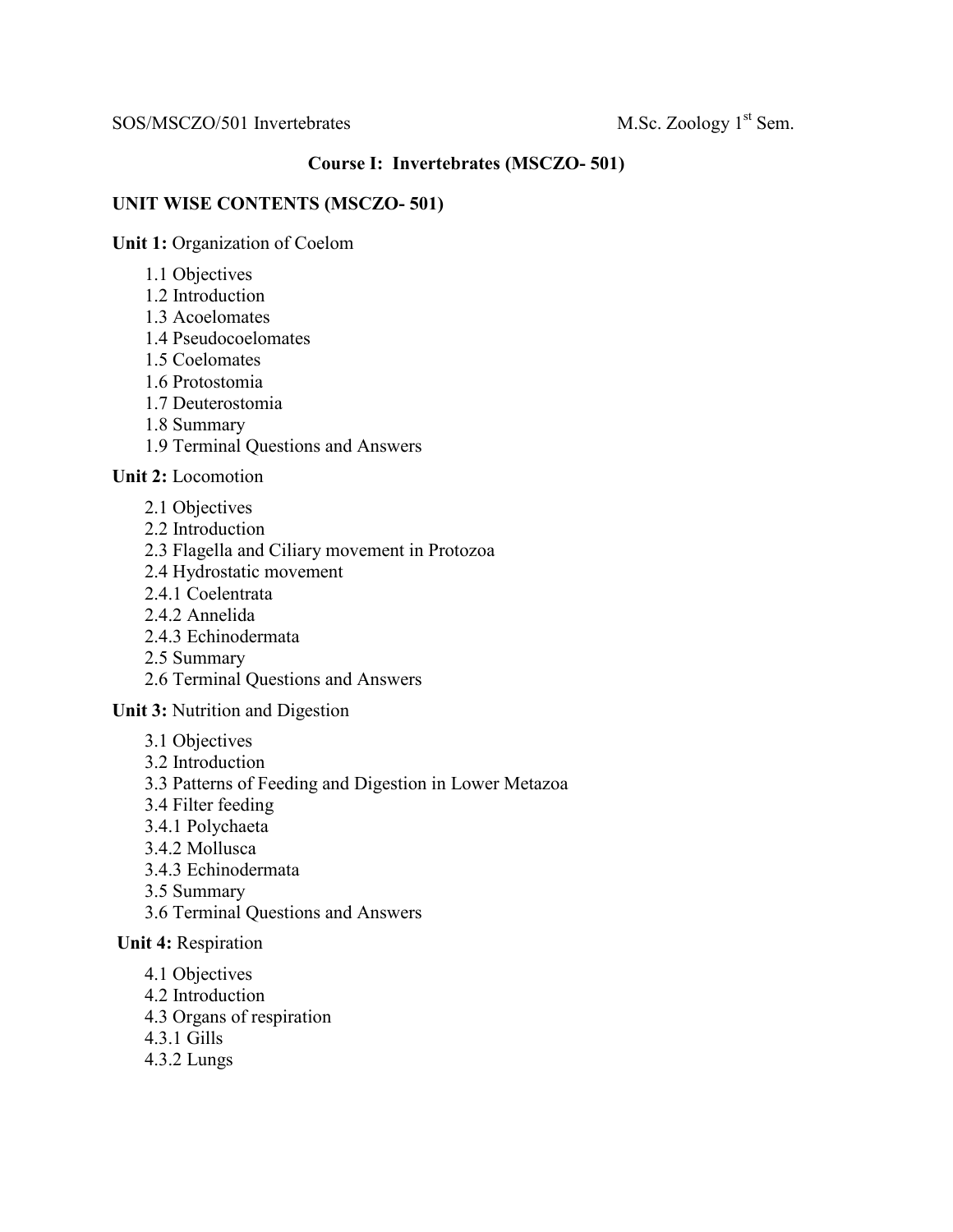- 4.3.2 Trachea
- 4.4 Respiratory Pigments
- 4.5 Mechanism of Respiration
- 4.6 Summary
- 4.7 Terminal Questions and Answers

## **Unit 5:** Excretion

- 5.1 Objectives
- 5.2 Introduction
- 5.3 Organs of Excretion
- 5.3.1 Coelom
- 5.3.2 Coelomoducts
- 5.3.3 Nephridia
- 5.3.4 Malpighian tubules
- 5.4 Mechanisms of Excretion
- 5.4.1 Osmoregulation
- 5.5 Summary
- 5.6 Terminal Questions and Answers

**Unit 6:** Nervous System

- 6.1 Objectives
- 6.2 Introduction
- 6.3 Primitive Nervous system
- 6.3.1 Coelenterata
- 6.3.2 Echinodermata
- 6.4 Advanced Nervous system
- 6.4.1 Annelida
- 6.4.2 Arthropoda (Crustacea and Insecta)
- 6.4.3 Mollusca (Cephalopoda)
- 6.5 Trends in Neural Evolution
- 6.6 Summary
- 6.7 Terminal Questions and Answers
- **Unit 7:** Invertebrate larvae
	- 7.1 Objectives
	- 7.2 Introduction
	- 7.3 Larval Forms of Free-Living Invertebrates
	- 7.4 Larval forms of Parasites (Helminths)
	- 7.5 Strategies and Evolutionary Significance of Larval Forms
	- 7.6 Summary
	- 7.7 Terminal Questions and Answers